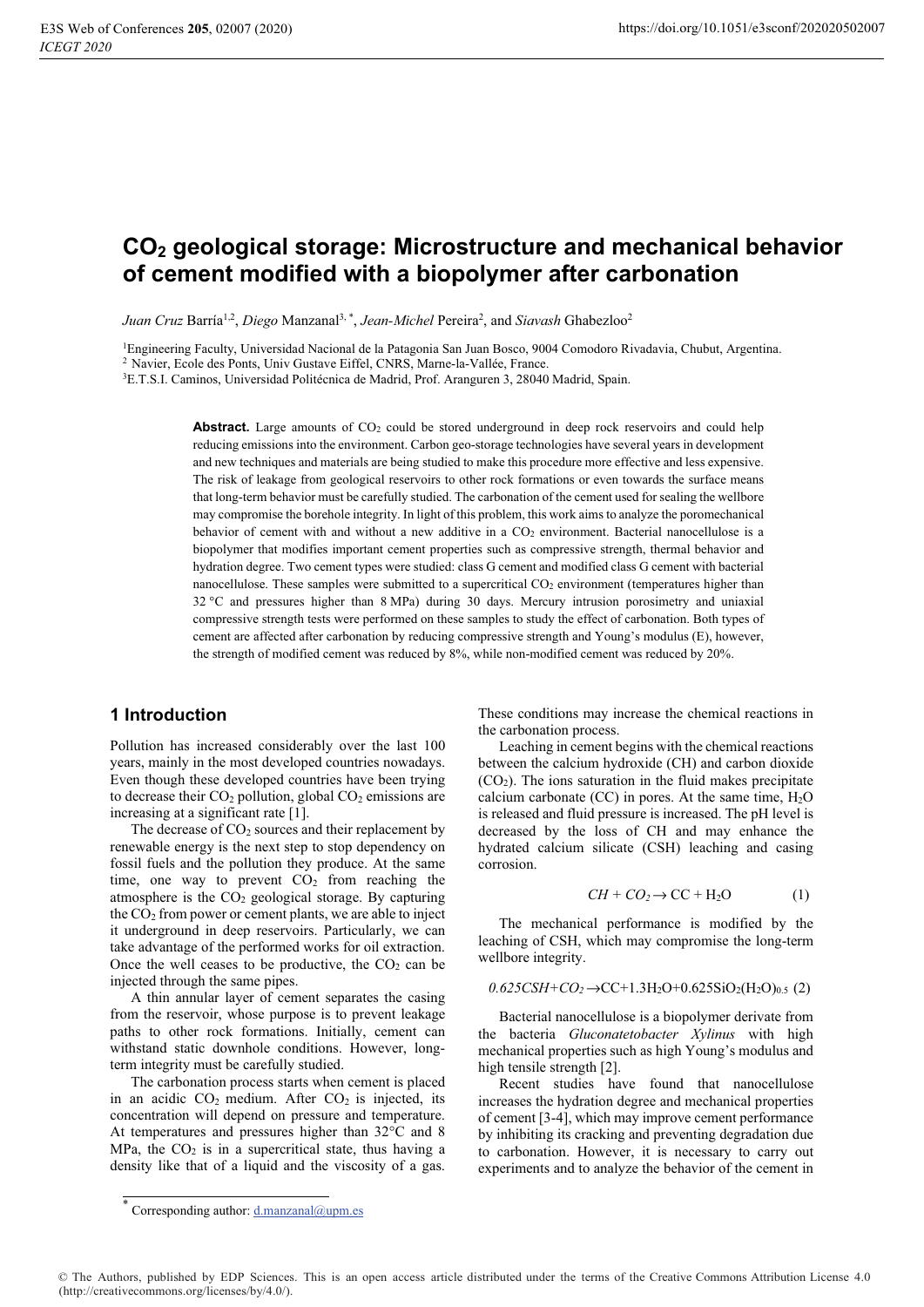order to characterize the effects produced by the nanocellulose.

The objective of this work is to study the poromechanical properties of modified cement samples with bacterial nanocellulose by performing mercury intrusion porosimetry (MIP) and uniaxial compressive strength (UCS) tests. The study focuses on modified cement behavior after carbonation in a CO<sub>2</sub> geological storage context, and compares its behavior to that of standard Portland Cement.

## 2 Experimental characterization

#### 2.1. Materials

Cement was provided by Petroquímica Comodoro Rivadavia S.R.L. and two different mixtures were prepared: an API Class G Portland Cement (CEM I) with high sulfate resistance grade (HSR) as a reference, whose composition is described in [5], and the same cement with the addition of nanocellulose (BNC).

The biopolymer used was bacterial nanocellulose gel with approximately 98% of water and 2% of bacterial nanocellulose. It was provided by Nanocellu-Ar, a spinoff of the Institute of Polymer Technology and Nanotechnology (ITPN) of Buenos Aires and it comes in the form of a membrane gel. It was obtained from the fermentation of the bacteria Gluconatetobacter Xylinus, which produces fibers having a diameter between 20 and 40 nm and a length of 1  $\mu$ m [6].

#### 2.2. Methods

#### 2.2.1 Sample preparation

To obtain a higher degree of homogenization, the polymer was crushed using a blender and then placed in an ultrasound device. We added 0.15% of bacterial nanocellulose by weight of cement for the modified cement. This addition increases considerably the yield stress of the slurry [7]. A superplasticizer was used in this case to reduce its viscosity and maintain a fluid mixture similar to CEM I. Both mixtures had a water to cement ratio of 0.44.

The samples were prepared according to the API standard 10A[8], the slurry was then poured into cylindrical molds of 38 mm of diameter by 76 mm high and they were cured under alkaline water for 28 days.

#### 2.2.2 Supercritical carbonation

Samples were weighed, measured and placed inside a titanium cell. After sealing the cell, it was connected to the  $CO<sub>2</sub>$  line pressure and filled (5 MPa approximately). The pump was turned on and we continued to inject  $CO<sub>2</sub>$ up to 8MPa. Once this pressure was reached, we increased the temperature to 90 °C inside the cell. The increase in temperature causes the  $CO<sub>2</sub>$  pressure to rise, so the pressure was controlled by the relief valve until it reached 20 MPa. Both temperature and pressure were measured and controlled during the entire experiment.

Carbonation was performed at 90 °C and 20 MPa for 30 days. After that, the heating was turned down and the pressure was slowly diminished for 1 hour until atmospheric pressure was reached. Samples were weighed and photographed.

#### 2.2.3 Porosimetry

Mercury intrusion porosimetry (MIP) tests were performed on non-carbonated and carbonated samples. The samples were taken from the external surface for carbonated cement. First, they were dried by freezedrying method and then kept in plastic jars half full silical gel until testing. Pore size distribution can be obtained by force equilibrium of the meniscus between liquid mercury and its vapor by Laplace equation:

$$
D = \frac{4 \sqrt[4]{r} \cos(\theta)}{P}
$$
 (3)

in which:  $D$  is the pore access diameter,  $\gamma$  is the mercury surface tension,  $\theta$  is the contact angle between the liquid and the solid surface and P is the applied pressure.

#### 2.2.4 Uniaxial compressive strength

Samples were tested on a universal testing machine with a maximum load of 100 kN at a speed of 0.5 mm/min. The values were calculated by taking the average of 3 tested cylindrical samples. Maximum compressive strength and Young's modulus were obtained. The axial displacement is given by the machine readings, so calibration was made in order to avoid misreadings.

## **3 Results**

Carbonation depends essentially on the curing conditions for cement since several experiences from different authors have shown diversity on results for similar cement types [5-6]. Fig. 1 shows a change in color on the surface after carbonation. This change in color is likely to be amorphous precipitation of iron hydroxides or magnesium iron aluminum hydrates from the hydrated calcium aluminate phase (AFm) [11], [12]. However by cutting radially in the center of the samples, we observe a slow penetration rate (Fig. 2), due to a high hydration degree at this cement age [13].

The area most degraded by the color change is observed only in the zone near the exposed surface. Here, a maximum carbonation penetration depth of 3.5 mm for CEM I and 1.5 mm for BNC is measured. The preferential carbonation path is observed around the pores near the surface, as shows the Fig. 3. The measured depth takes into account this effect. However, if we want to be independent of this particularity, the carbonation front of CEM I would be at 2.5 mm and 1.0 mm for BNC. Nevertheless, more up-to-date studies show that chemical reactions penetrate further into the sample [14].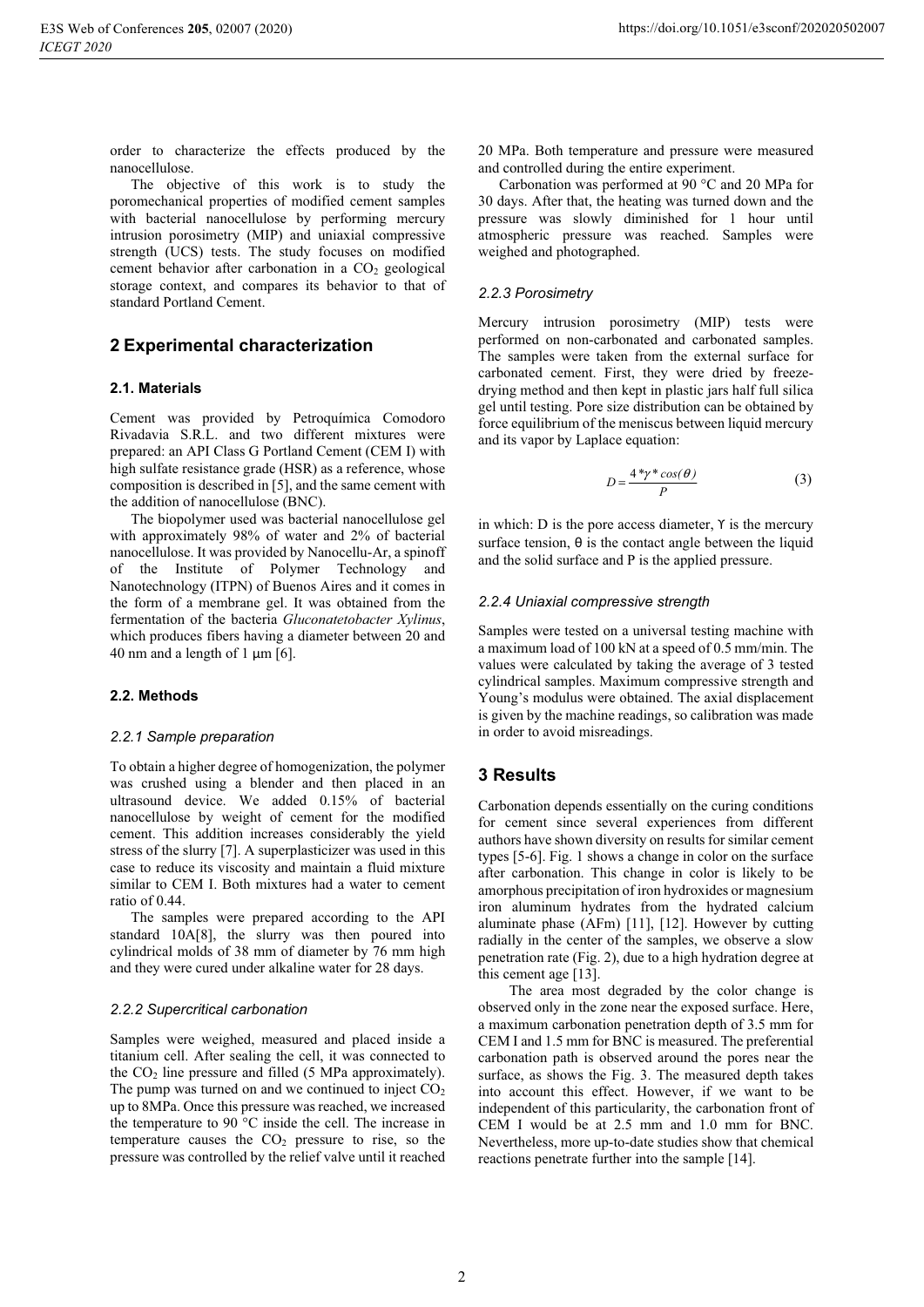

Fig. 1. Samples before and after carbonation



Fig. 2. Radial cut on samples after carbonation (CEM I and  $BNC$ 

The age and type of curing of the cement allow it to be fully hydrated and the porosity to be very small compared with porosities obtained by other authors in cement types class G or H  $[15]$ . The previous laboratory studies  $[7-8]$ have shown that BNC increases hydration components even more after 28 days of curing, mainly due to the hydrophilic capacity of BNC which allows maintaining water inside the mixture for prolonged times, enabling more complete chemical reactions to take place. Bacterial nanocellulose fibers are highly resistant [2] and during hydration, they might reduce cracks caused during drying. This improvement could reduce larger pores and slow down the penetration rate into the cement during setting and then in the hardened cement stage [16]. The depth of penetration of  $CO<sub>2</sub>$  into the interior of the cement depends mainly on permeability and diffusion, which in turn are estimated in theory by the porosity of the sample [17].



Fig. 3. Carbonation depth of CEM I.

Initial bulk density was determined:  $1.99 \text{ kg/cm}^3$  for CEM I and  $1.97 \text{ kg/cm}^3$  for BNC. After carbonation, density was increased until  $2.02$  and  $2.00$  kg/cm<sup>3</sup> respectively, with a mass uptake of 2.7 g for CEM I and 2.1 g for BNC. The mass increment is due to the precipitation of CC, which is denser than CH.

The cumulative mercury intrusion is shown in Fig. 4. MIP performed on non-carbonated samples reveals a porosity decrease from CEM I (19%) to BNC (13%). The characteristic peak is moved from 50 nm to 45 nm (Fig. 5). These results are linked with our penetration rate results shown before. Bacterial nanocellulose in BNC samples are reducing porosity and pore size diameter at some point while curing the cement. By reducing larger pores, the transport parameters are modified and they may tend to reduce the CO<sub>2</sub> transfer towards the center of cement samples.



Fig. 4. Cumulative mercury intrusion



Fig. 5. Incremental pore volume

After carbonation, samples taken from the zone near the exposed surface suffers a porosity variation due to CC precipitation in pores: porosity is decreased on CEM I to 15% and to 12% on BNC. The peaks at 45 and 50 nm disappear but smaller pores start to appear as we can see in Fig 4. We can also observe a small increment in larger pores of 200 nm. The disappearance of the peak at 45 and 50 nm is the result of CC growing inside the pores. During the chemical reactions, one mole of CH is replaced by one mole of CC. As the molar volume and density of CC are higher than CH, cement pores begin to fill up with CC and bulk density of samples is increased. The increment in pores of 200 nm results from damage during or after carbonation in the process of pressure release[18]. Another possible cause could be the continued growth of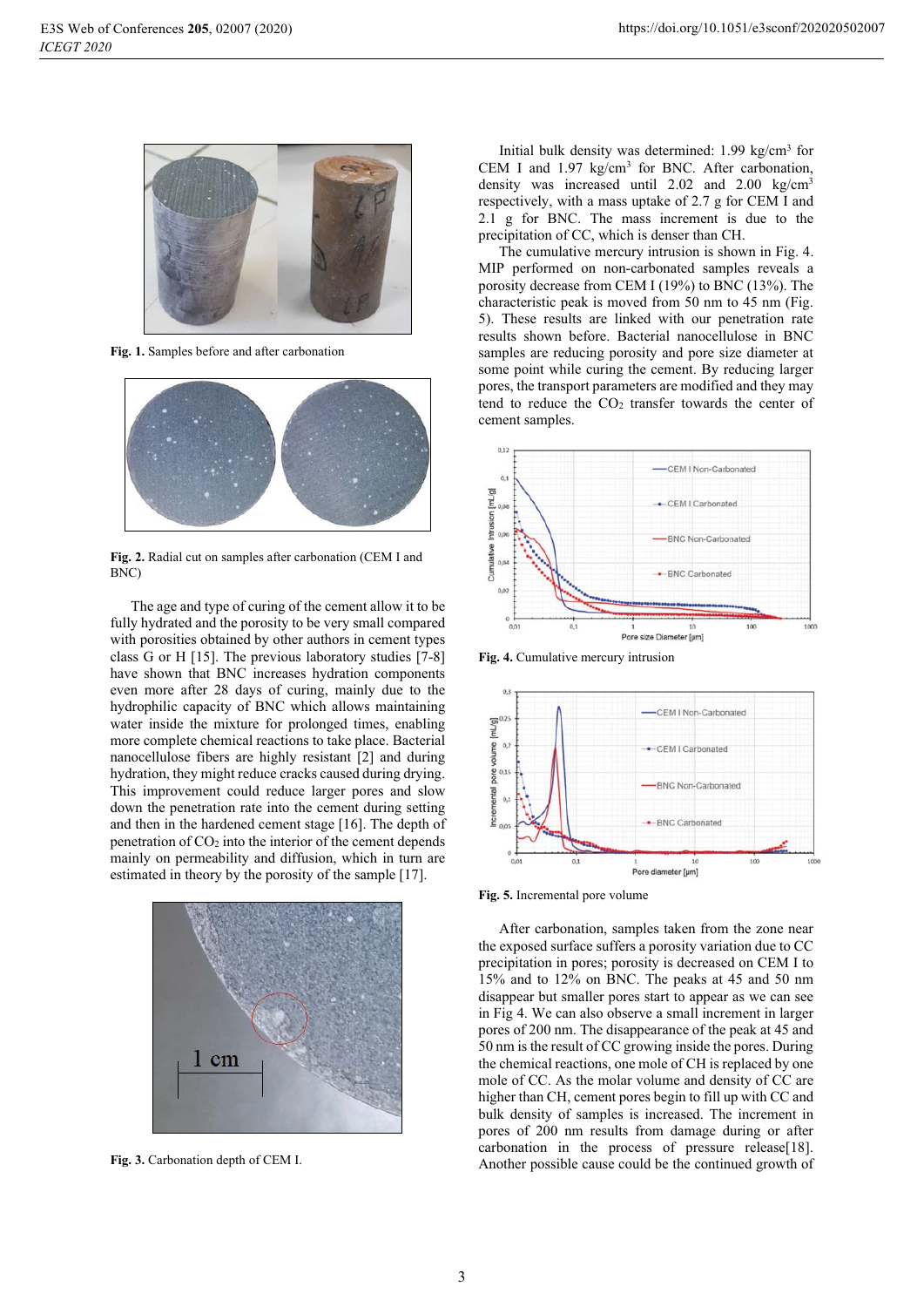CC inside the pores until clogging and this may damage the pore surface with tensile stress, generating bigger cracks[19]. As depletion, carbonation and degradation fronts are microscopic layers [12], [20] and the MIP takes macroscopic samples of 1 cm<sup>3</sup> approximately, the difference between them cannot be made. Thus, the MIP tests in the present work is more influence by the CC barrier, which blocks the inwards access. Nevertheless, the MIP curves suggest that the entire sample contains CC, supporting the initial idea that the dissolution and carbonation fronts have penetrated more into the interior of the sample than seen by the brown color change of the edges.

Before carbonation, both types of cement have similar strength: 55 MPa for BNC and 53 MPa for CEM I. This small variation might be the effect of the bacterial nanocellulose, which by enhancing the hydration kinetics, may generate more nuclei to promote the degree of hydration, thus allowing cement to be more resistant [21]. Young's modulus has been measured and both types of cements gave approximately 26 GPa.

After 30 days of carbonation, CEM I loses 20% of its initial strength while BNC loses 8% (Fig. 6). Adding a reinforcement of bacterial nanocellulose increases cement tensile stress, therefore, also preventing cement to be affected as CEM I and maintaining its compressive strength during carbonation. There has been a wide variation in results in some author's experiences [9, 17, 18] depending on temperature and pressure imposed during the carbonation stage. Nevertheless, there is no agreement yet on the mechanical results after carbonation.



Fig. 6. Cement strength after carbonation

Most of previous authors' experiences have short curing times for the cement. At the time of carbonation, their cement may not be fully hydrated and the mechanical performance increment after carbonation might be due to the hydration acceleration imposed by temperature in the carbonation cell. Their tested material might be in fact a combination of hydration cement compounds and calcite that has been reacting with CH during the hydration in the cell. In our case, our cement is relatively highly more hydrated and chemically stable after being cured 28 days in alkaline water. The only possible effect of  $CO<sub>2</sub>$  is to react with CH and no hydration reaction will be in progress, this is why we can observe a decrease in compressive strength and in Young's Modulus, which is observed in both cements after carbonation, and giving a similar value (Fig. 7). It decreased by 14% for CEM I and 17% for BNC.



Fig. 7. Young's modulus on carbonated samples

Density and Young's modulus are larger for CC than for CH, *i.e.* CC precipitation should increase mechanical performance. However, CSH might be losing its integrity by being dissolved while CC is precipitating, but CC is not being bounded to the cement matrix as CSH was initially. This may create a discontinuity which diminishes the mechanical properties. This behavior is pointed out in [23], wherein the calcite precipitation zone, Young's modulus is lower than in the unreacted zone. If carbonation Young's continues, modulus will continuously decrease until reaching the silica gel Young's modulus [23].

Given the lower compressive strength and Young's modulus, results on BNC carbonated samples consistently show a variation on axial strain (Fig. 8). This strain change was also noted in CEM I and on similar tests that we have performed. Ductility is changing in time; this behavior will be studied on further works analyzing the volumetric changes during carbonation.



Fig. 8. Carbonation effect on compressive strength.

#### **4 Conclusions**

This work studies the accelerated carbonation of class G oil well cement modified samples with a bio-polymer, product of the synthesis of the Gluconatetobacter Xylinus bacteria called bacterial nanocellulose.

The result of the process of immersing the samples in supercritical  $CO<sub>2</sub>$  at a pressure of 20 MPa and a temperature of 90 °C for 30 days seeks to emulate the conditions to which the cement sheath is subjected in the depleted oil wells used in the geological storage of  $CO<sub>2</sub>$ .

The study evaluates the microstructural changes of cement and modified cement samples before and after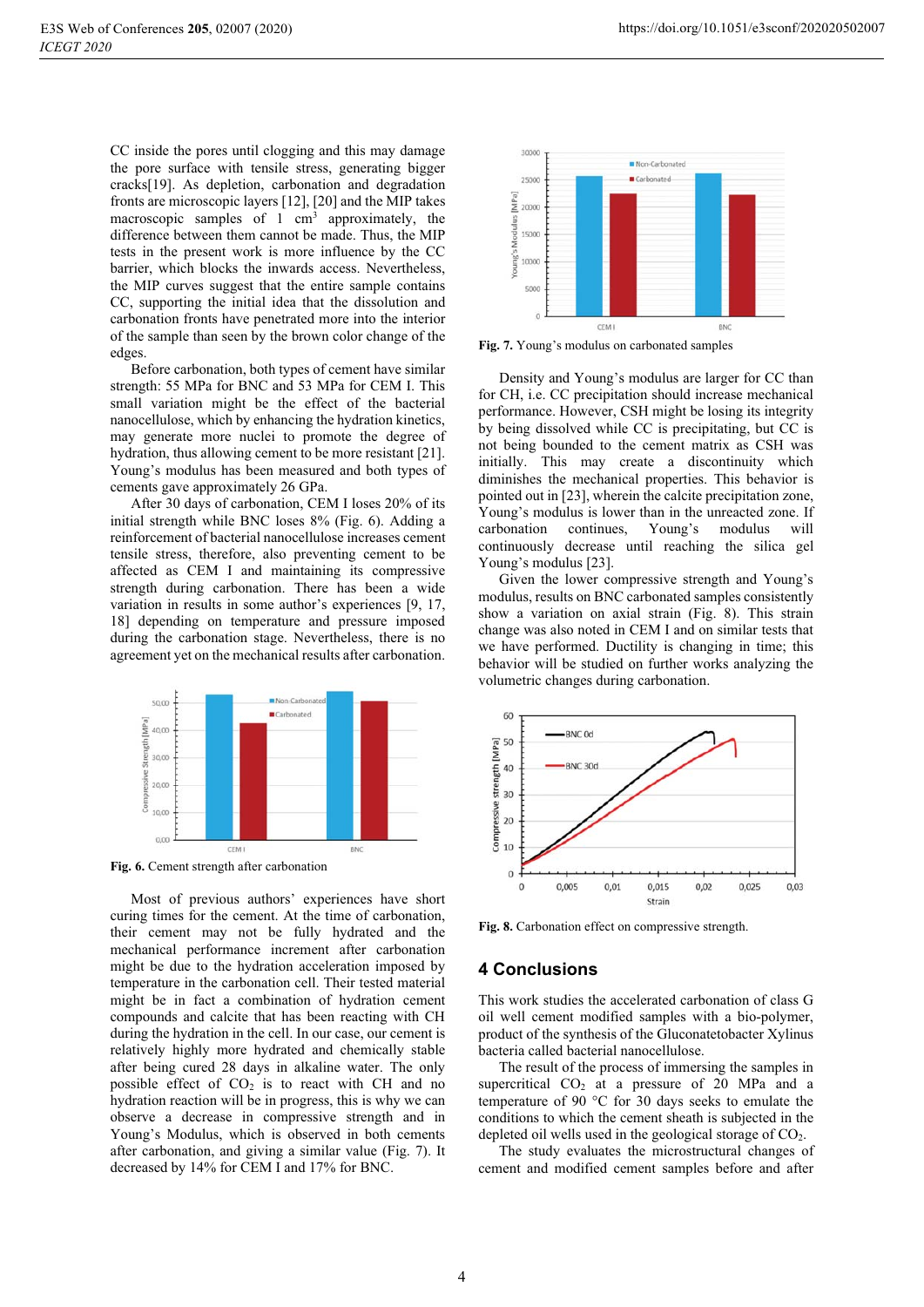Before carbonation, the addition of bacterial nanocellulose reduces porosity by 30% compared to portland cement porosity of 19%. The additive also reduces the characteristic peak of the pore size diameter from 50 nm (CEM I) to 45 nm (BNC). Uniaxial compressive strength is 4% higher on the modified cement and Young's modulus is the same in both cases.

After the carbonation process, non-modified cement shows penetration of 2.5 mm while penetration depth is 40% lower in cement with bacterial nanocellulose. probably due to the initial porosity decrease compared to portland cement.

The density of the samples increases by 1.5% for both types of cement. Porosity is decreased but CEM I shows a higher variation. Pore size distribution is changed, the characteristic peak is moved to 10 nm and some small cracks are generated during carbonation at 200 nm. Cement maximum strength is diminished but BNC has lower strength loss than CEM I and Young's modulus is reduced as well.

The addition of bacterial nanocellulose is increasing the poromechanical performance of cement before carbonation by reducing its initial porosity and increasing compressive strength. Its effect is also maintained after carbonation by slowing down the penetration rate of  $CO<sub>2</sub>$ , diminishing porosity which reduces the transport parameter inside cement, and by keeping compressive strength below a 10% variation from its initial value.

Further works will be focused on higher carbonation times, allowing more penetration depth and analyzing the compounds and mechanical performance variation through time.

# **Acknowledgments**

The first author gratefully acknowledges the technical staff of the NAVIER laboratoire for helping with the performed tests and to the EIFFEL fellowship program of Excellence granted by the Ministre de l'Europe et des Affaires étrangères of France.

## **References**

- $\mathbf{1}$ . J. M. Belbute and A. M. Pereira, "ARFIMA Reference Forecasts for Worldwide CO2 Emissions and the Need for Large and Frontloaded Decarbonization Policies," Lisboa,  $(2019).$
- $\mathcal{D}$ P. Gatenholm and D. Klemm, "Bacterial Nanocellulose as a Reneable Material for Biomedical Applications," MRS Bull., vol. 35, pp. 208-213, (2010), doi: 10.1080/15440478.2018.1439426.
- $\overline{3}$ . O. A. Hisseine, W. Wilson, L. Sorelli, B. Tolnai, and A. Tagnit-Hamou, "Nanocellulose for improved concrete performance: A macro-tomicro investigation for disclosing the effects of cellulose filaments on strength of cement

https://doi.org/10.1051/e3sconf/202020502007

systems," Constr. Build. Mater., vol. 206, pp. 84-96, (2019), doi: 10.1016/j.conbuildmat.2019.02.042.

- $\overline{4}$ . X. Sun, Q. Wu, S. Lee, Y. Qing, and Y. Wu, "Cellulose Nanofibers as a Modifier for Rheology, Curing and Mechanical Performance of Oil Well Cement," Sci. Rep., vol. 6, pp. 1-9, (2016), doi: 10.1038/srep31654.
- 5. J. C. Barría, A. Vazquez, P. Cerrutti, and D. Manzanal, "Effect of Bacterial Nanocellulose on class G cement," (2020).
- 6. P. Cerrutti, P. Roldán, R. M. García, M. A. Galvagno, A. Vázquez, and M. L. Foresti, "Production of bacterial nanocellulose from wine industry residues: Importance of fermentation time on pellicle characteristics," J. *Appl. Polym. Sci.*, vol. 133, no. 14, (2016), doi: 10.1002/app.43109.
- $7.$ C. G. Hoyos, R. Zuluaga, P. Gañán, T. M. Pique, and A. Vazquez, "Cellulose nanofibrils extracted from fique fibers as bio-based cement additive," J. Clean. Prod., vol. 235, pp. 1540-1548, (2019), doi: 10.1016/j.jclepro.2019.06.292.
- API Specification 10A, Specification for 8. Cements and Materials for Well Cementing. 2010.
- 9. V. Barlet-Gouedard, G. Rimmelé, B. Goffé, and O. Porcherie, "Well Technologies for CO 2 Geological Storage : CO 2 - Resistant Cement," SPE Int., vol. 62, no. 3, pp. 325–334, (2007), doi: 10.2516/ogst.
- 10. B. G. Kutchko, B. R. Strazisar, G. V. Lowry, D. a. Dzombak, and N. Thaulow, "Rate of CO2 Attack on Hydrated Class H Well Cement under Geologic Sequestration Conditions," Environ. Sci. \& Technol., vol. 42, no. 16, pp. 6237-6242, (2008), doi: 10.1021/es800049r.
- $11.$ S. H. Yin, Y. F. Yang, T. S. Zhang, G. F. Guo, and F. Yu, "Effect of carbonic acid water on the degradation of Portland cement paste: Corrosion process and kinetics," Constr. Build. Mater., vol. 91, pp. 39-46, (2015), doi: 10.1016/j.conbuildmat.2015.05.046.
- $12.$ Y. J. Jeong, K. S. Youm, and T. S. Yun, "Effect" of nano-silica and curing conditions on the reaction rate of class G well cement exposed to geological CO2-sequestration conditions." Cem. Concr. Res., vol. 109, no. September 2017, pp. 208-216, (2018), doi: 10.1016/j.cemconres.2018.05.001.
- 13. J. C. Barria, D. Manzanal, C. M. Martín, T. M. Pique, and J. M. Pereira, "Cement-rock interface subjected to scCO2," in 14th International Congress Rock Mechanics and Geotechnical Engineering, 2019, pp. 3196-3203.
- 14. J. C. Barría, D. Manzanal, J.-M. Pereira, and S. Ghabezloo, "Study on poromechanical changes of nanocellulose cement composite subjected to supercritical CO2," (2020).